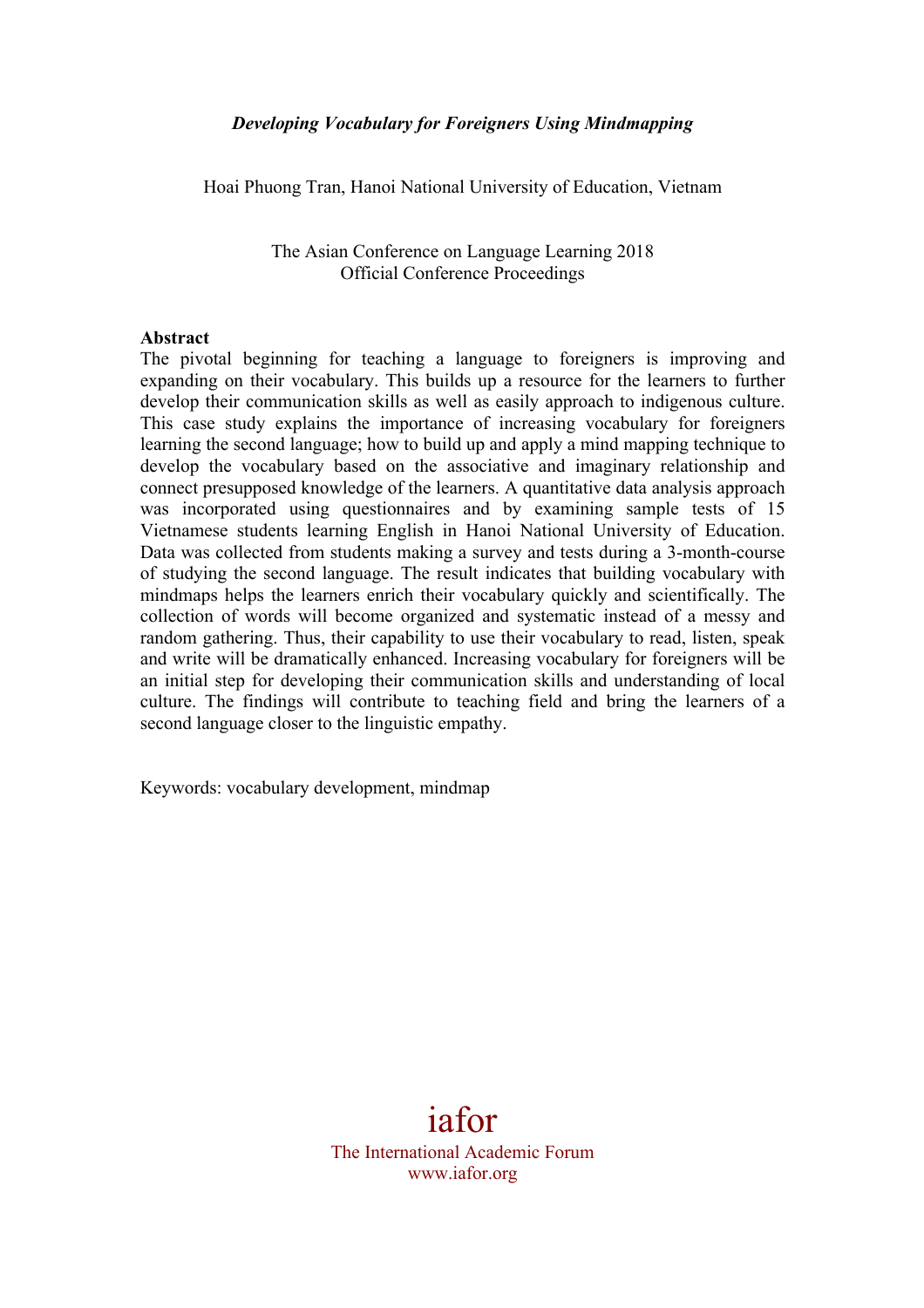### **Introduction**

#### **The role of vocabulary and teaching strategies for vocabulary development**

The study of teaching and vocabulary development for foreign language learners is not a new issue in both applied linguistics and teaching methods. For a long time, researchers have confirmed the role and importance of vocabulary development in learning a language and adopting a culture. According to Steven Stahl (2005), "Vocabulary knowledge is knowledge; the knowledge of a word not only implies a definition, but also implies how that word fits into the world." and teaching word meanings should be a way for students to define their world, to a more fine-grained description of the colors that surround us.

Vocabulary plays such an important role, or even a central role in English language arts teaching and it should be considered as the main key to learn English. It is a means to communicate with others and to express ideas, desires or emotion. Richard (2001) states that vocabulary is one of the most obvious components of language, and one of the first things applied linguistics turned their attention. In any communication, vocabulary makes sense to assess students' comprehension and mastery of essential words and phrases introduced during the course of a unit or lesson.

In terms of teaching, vocabulary development is an essential content that teachers need to prepare for students, which helps create an optimal learning method for them: both improve their vocabulary with direct and explicit instruction provided by teachers and develop their vocabulary at home by self-study. Having done that, the students came closer to the land of the second language and became familiar with the land.

### **Mindmapping and teaching strategies for vocabulary development with mind mapping**

Mind mapping is a power graphic technique and tool that was initiated by Tony and Barry Buzan in the 1960s. Derived from the idea of realizing the way the human brain operates, the mind map harnesses the ability to associate, imagine and connect elements into a unified whole. That unified whole, therefore, is an organic network that is rooted as a keyword, an idea and is constantly expanding based on affiliation. Looking at a mind map, readers can identify the "spiritual face", understand the connection in thought and analyze the association of the creator. Thereby, readers can assess some of the logical capacity, image and real-life experience... of that person.

Regarding teaching strategies for vocabulary development, semantic maps are supposed to be popular method which can be shown by mind maps. These semantic maps help students develop connections among words and increase learning of vocabulary words (Baumann et al., 2003; Heimlich and Pittleman, 1986). Mapping can enrich not only students' word comprehension and good understanding but also their vocabulary, because through this way they may image and memorize many vocabularies in one time. For example, maps show words with the same topic; maps show words with the same prefix, etc... Students can actually know and remember many vocabularies but this way can help students to map and classify through the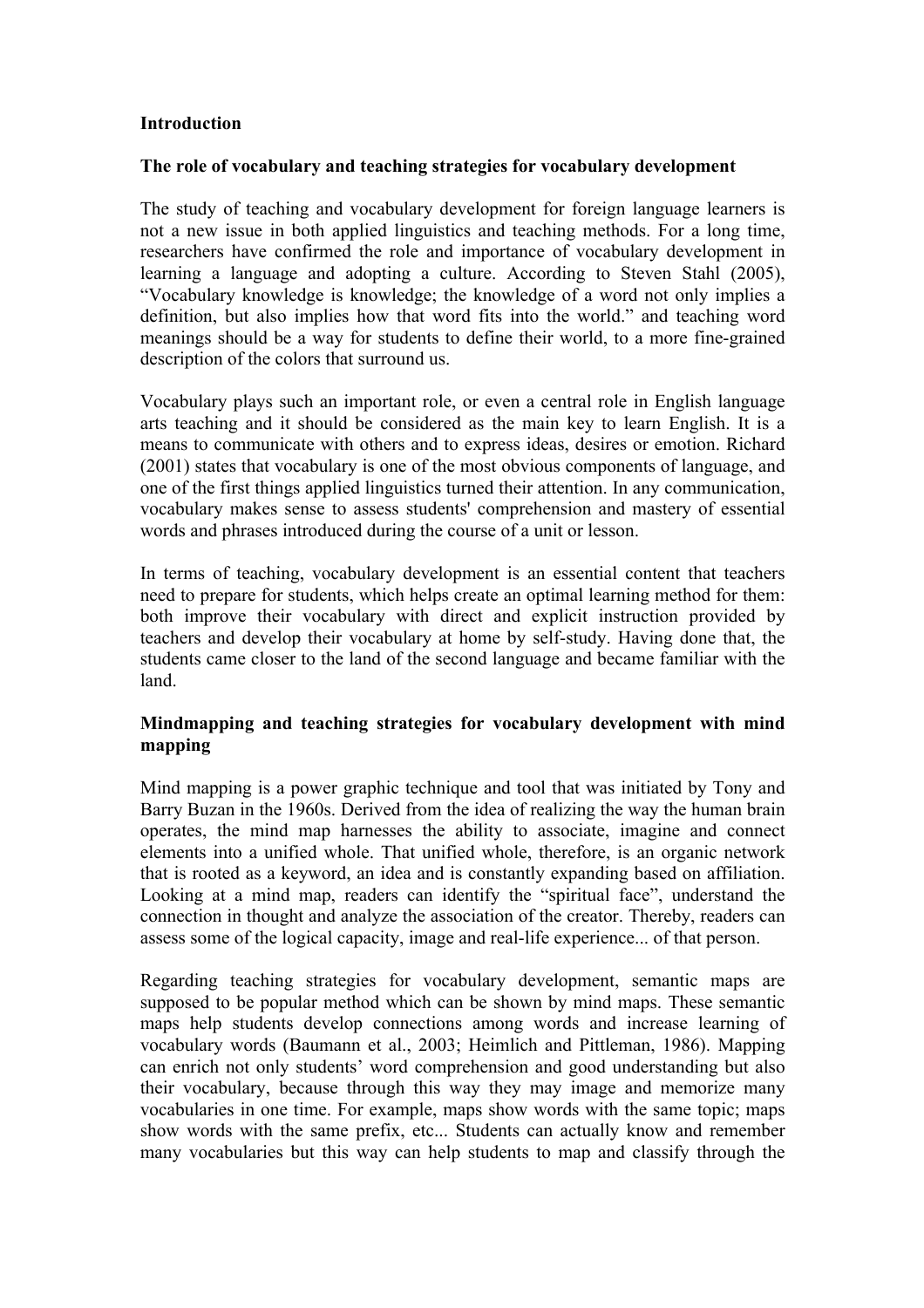issue given by instructors. They will find the words from the general words to the specific one.

The previous studies have highlighted the role of vocabulary in teaching foreign languages as well as identifying effective vocabulary teaching strategies. However, just few studies compare the difference between having and not having mind mapping in teaching. This work focuses on students' changes when learning vocabulary with mind mapping. In order to do that, the study will address these two following research questions:

Does mind mapping really make a difference in learning vocabulary? What are the benefits of studying vocabulary with mind mapping?

### **Method of studying**

### **Participants and context**

Prior to the case study, we made a survey to find out the students' vocabulary learning. 88 students who are studying English in Hanoi National University of Education and Hanoi University are randomly selected to participate in the survey. Questions related to the understanding of mind mapping, the practice of teaching vocabulary and the desires as well as difficulties of students in the learning process. After receving the survey result, a case study was conducted in a foreign language class of the Hanoi National University of Education. 15 participants (8 male and 7 female) are Vietnamese students who have graduated from the University and are continuing their second degree in English pedagogy. They are at the age of 22 to 26 and have studied English for at least 5 years since high school until they had their first degrees. Students' average level of English proficiency is quite good and meets the B1 level in the Common European Framework of Reference for Languages (CEFR). However, due to the different learning experiences, the language ability is markedly different. The development of vocabulary therefore manifests itself with a tendency: Students need to develop vocabulary intensive because they have a basic understanding of language.

# **Data collection**

To ensure objectivity and honesty for this project, the researcher conducted three phases: (1) examine students' existing vocabulary; (2) organize students to take a vocabulary quiz; (3) instruct students to learn vocabulary with mind mapping, then count and process student test results to draw a comment. Two sources of data collection are questionnaires and tests.

On the questionnaire, we asked students 8 fixed questions with 4 Likert scale questions and 4 multiple choice questions; two additional questions for students who have learned vocabulary with mind mapping - a Likert scale question and a multiple choice question. As a minimum, students answer eight questions - four Likert questions, four multi-choice questions, and a maximum of ten questions with five questions per category.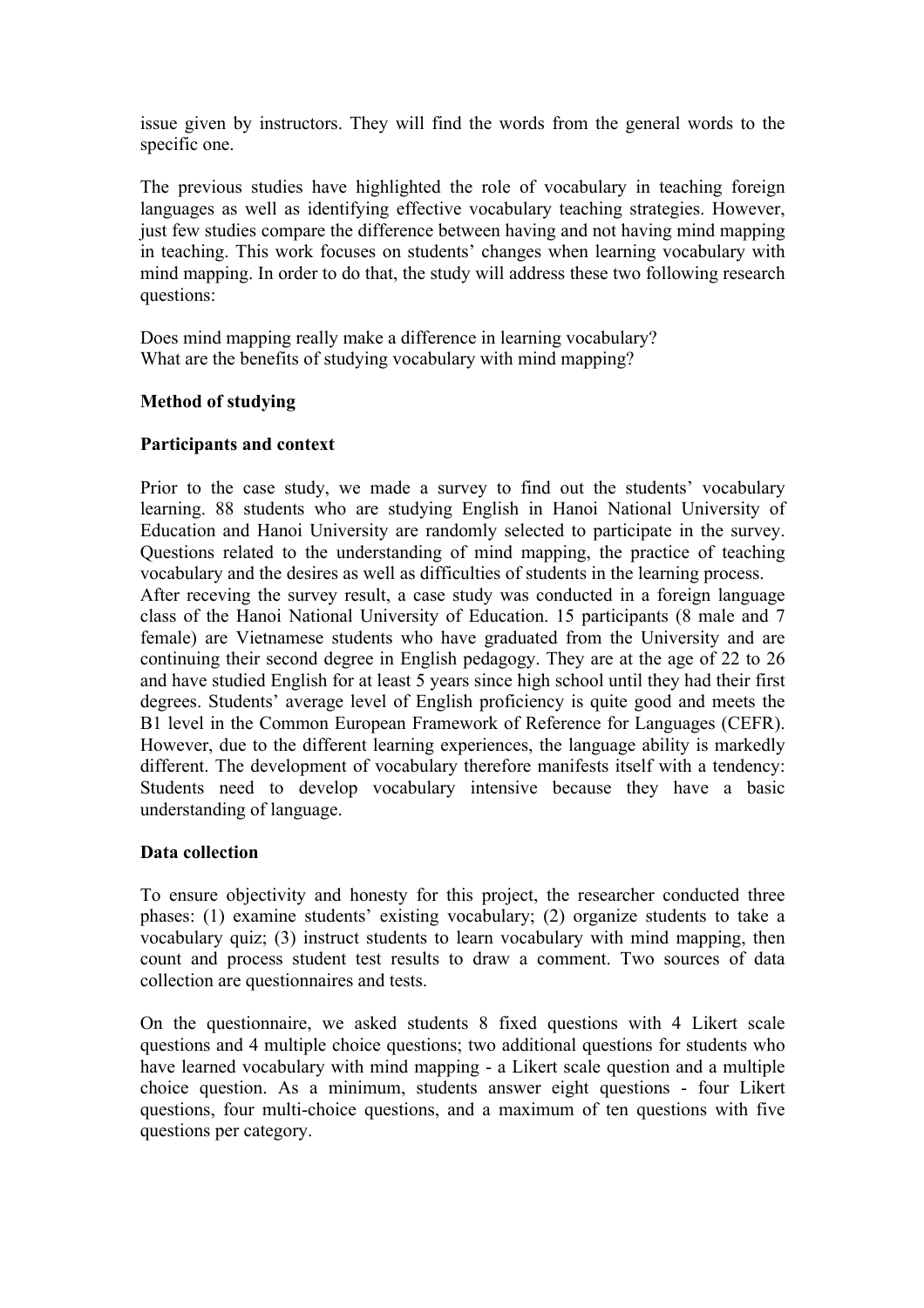About the test, the study is divided into two steps. The first step consists of 15 students taking the 10-minute test with a request to brainstorm and list all English words that the student knows as many as possible, without any prescriptive rules. The second step is that after collecting the results, teachers spend time instructing students to study vocabulary with mind maps. Every single week, students take a new test with the same requirement as the first test. Continue this activity repeatedly until each student has taken the 3 tests  $\# 2$ ,  $\# 3$  and  $\# 4$ .

The whole process of experimentation can be summarized as follows:

# Ouestionaires

- 8 fixed questions (4 Likert scale questions  $\frac{1}{2}$  4 multi-choice questions)
- 2 extra questions
- 88 students

#### **Tests**

- Step 1 Test #1: 10 minutes; listing words
- Step 2 Test  $#2,3,4$ : 10 minutes for each; mindmapping
- 15 students

### **Results**

#### **Survey results**

| No of          | Content                   | Always    |            | Sometimes  |            | Never      |
|----------------|---------------------------|-----------|------------|------------|------------|------------|
| Question       |                           | $(100\%)$ | (75%)      | $(50\%)$   | (25%)      | $(0\%)$    |
|                | Have you ever learnt any  |           | 9          | 40         | 10         | 25         |
|                | subjects with mindmap?    | $(4.5\%)$ | $(10.2\%)$ | $(45.5\%)$ | $(11.4\%)$ | $(28.4\%)$ |
| 2              | Have you ever applied     |           |            | 41         |            | 25         |
|                | mindmap to your study?    | $(5.7\%)$ | $(12.5\%)$ | $(46.6\%)$ | $(6.8\%)$  | $(28.4\%)$ |
| 3              | Does your teacher teach   |           | 21         | 36         |            |            |
|                | vocabolary using mindmap? | $(8.0\%)$ | $(23.9\%)$ | $(40.9\%)$ | $(19.3\%)$ | (8%)       |
| $\overline{4}$ | Do you have demand on     | 29        | 12         | 31         |            |            |
|                | learning vocabulary using | (33%)     | $(13.6\%)$ | $(35.2\%)$ | $(12.5\%)$ | $(5.7\%)$  |
|                | mindmap?                  |           |            |            |            |            |

**Table 1.** *Question 1-4. Some common issue of teaching and learning with mindmaps*

The first two questions approach students' understanding of mind mapping through being taught and self-taught. According to the results obtained, not many students have been taught or taught themselves with mind maps on a regular basis. About half of students are sometimes taught with mind mapping (45.5%) or have applied mind mapping in their studies (46.6%). Meanwhile, a large number of students have never been exposed to mind mapping while studying (28.4%). That reflects exactly what is often happening in language classes in Vietnam: teachers usually use presenting and listing as mainstream to provide new words.

With further inference from the application of mind mapping into vocabulary teaching, the results in question 3 indicate that 8% of teachers use other methods to teach vocabulary rather than mind mapping. However, there are still a significant number of teachers who use mind mapping in vocabulary building: 31.9% of students said that the teacher always (8%) or regularly (23.9%) used; While 60.2% of teachers have sometimes (19.3%) or rarely (40.9%) used.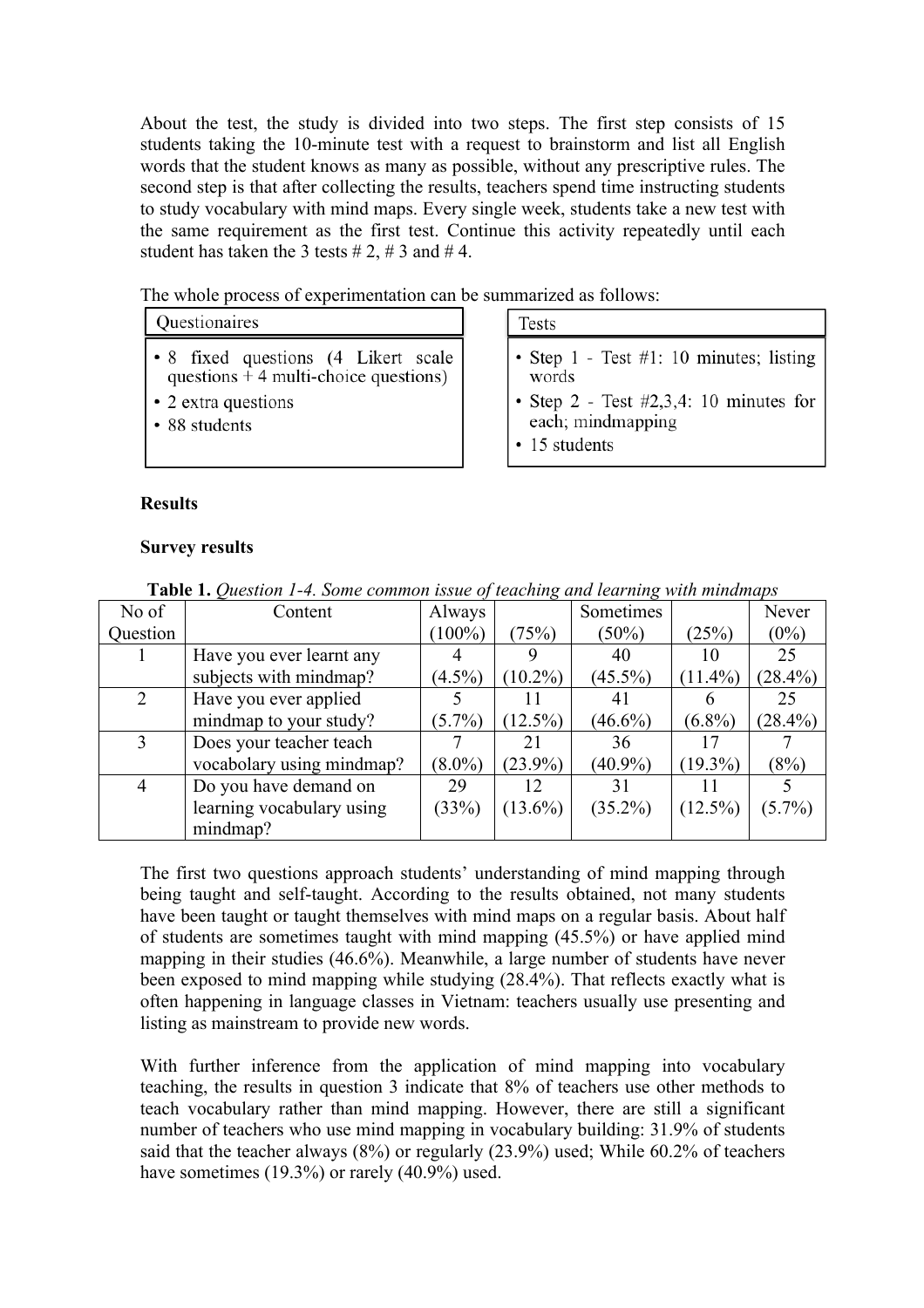With regard to desires in the  $4<sup>th</sup>$  question, it can be seen that nearly half of students want to learn vocabulary with mind mapping: 33% always want, 13.6% often want; while 47.7% of students sometimes want. Considering this result, it is easy to conclude the majority of students really want to study with a useful tool such as mind mapping.

For the teaching methodology, the survey focuses on some following issues:

| $\pm$ and $\pm$ . One only if $\epsilon$ . The $\eta$ notes form reducing reducing to the month $\eta$ |    |         |  |  |  |
|--------------------------------------------------------------------------------------------------------|----|---------|--|--|--|
| Teach vocabulary in a specific lesson in the textbook                                                  |    | 62.5%   |  |  |  |
| Teach vocabulary by topic chosen by the teachers                                                       | 28 | 31.8%   |  |  |  |
| Teach vocabulary randomly when encountering specific examples                                          | 22 | 25%     |  |  |  |
| Do not teach vocabulary                                                                                |    | $1.1\%$ |  |  |  |

**Table 2.** *Question 5. How does your teacher teach vocabulary?*

There are many different methods to teach vocabulary to students. With the methods we have listed based on previous studies, 62.5% of students said they learned vocabulary associated with a textbook lesson. Many students can not learn new vocabulary with the self-built subjects provided by teachers or learn by themselves with a specific example outside the book.

| <b>THEN</b> $\sigma$ . Question 0. How woos your reacher much pretation works. |    |         |  |  |  |
|--------------------------------------------------------------------------------|----|---------|--|--|--|
| Interpreting words by dictionary                                               |    | $9.1\%$ |  |  |  |
| Interpretating words by putting words into context                             | 44 | 50%     |  |  |  |
| (sentences)                                                                    |    |         |  |  |  |
| Interpretating words by examples in practice                                   | 52 | 59.1%   |  |  |  |
| Interpretating words by synonyms / antonyms                                    |    | 23.9%   |  |  |  |
| Different ways                                                                 |    | $5.7\%$ |  |  |  |

**Table 3.** *Question 6. How does your teacher interpret new words?*

Interpretation is important because understanding the meaning of words will provide students with the context of the passage and practice reading, listening, speaking and writing more effectively. According to the survey, the majority of words are interpreted to students in two ways: by practical example (put in a communication context) and by synonyms/antonyms (in terms of homogeneous - opposite of words). Also, these are two of the most common methods of teaching language.

| Learn by recording words that are visible, heard, and readable  | 36 | 40.9% |
|-----------------------------------------------------------------|----|-------|
| Classroom instruction provided throughout the teaching session  | 39 | 44.3% |
| Learn more on websites, magazines, reference materials          | 27 | 30.7% |
| Self-study by topics which are associated with a certain lesson | 13 | 14.8% |
| Do not learn vocabulary                                         |    | 0%    |

**Table 4.** *Question 7. How do you learn vocabulary?*

Self-study vocabulary of students has three main trends: The most common one is classrooms with teachers, with vocabulary provided by teachers (44.3%); followed by self-learning from the exposure in practice (40.9%) and finally self-study on websites, magazines and reference materials (30.7%).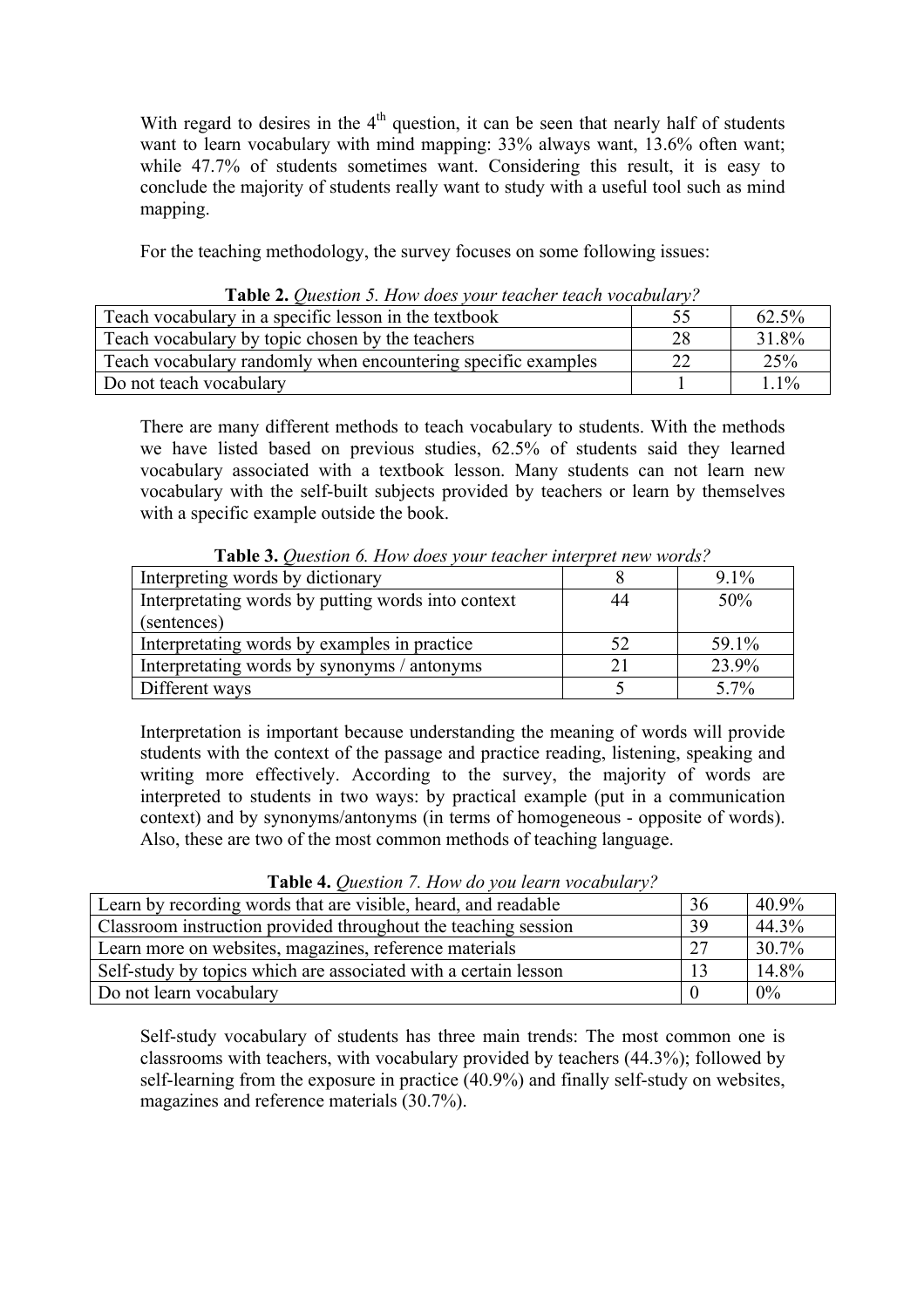| <b>Lable 5.</b> Oneshon 6. <i>H</i> and the your ufficulties in tearning vocabulary. |    |       |  |  |
|--------------------------------------------------------------------------------------|----|-------|--|--|
| You are not interested in learning vocabulary                                        | 12 | 13.6% |  |  |
| Too many new words need to be learned but you do not have time to learn              | 18 | 20.5% |  |  |
| Too many new words to learn but you do not know how to memorize                      | 46 | 52.3% |  |  |
| effectively                                                                          |    |       |  |  |
| You do not have good learning methods                                                | 28 | 31.8% |  |  |
| Other reasons                                                                        |    | $0\%$ |  |  |

**Table 5.** *Question 8. What are your difficulties in learning vocabulary?*

It is because of such teaching and learning that many students find it difficult to learn vocabulary. More than half of students keep thinking that there are too many new words to learn without effective learning methods, resulting in unrememberable vocabulary (52.3%) or forgetfulness (31.8%). That is why a student can learn the language over a long period, but their vocabulary is limited, resulting in difficulties in mobilizing and using words in expression.

However, between aspirations and difficulties is still a certain distance. This can be seen from question 9 and 10, two extra questions for students who have ever done mindmapping to learn vocabulary. Of the 88 students enrolled in the survey, 25 had never been taught or learnt with mind maps, so only 63 students answered these two questions.

| No of    | Content                       | Always    |       | Sometimes |            | Never     |  |  |
|----------|-------------------------------|-----------|-------|-----------|------------|-----------|--|--|
| Question |                               | $(100\%)$ | (75%) | $(50\%)$  | (25%)      | $(0\%)$   |  |  |
|          | Have you got any problem with |           |       | 30        |            |           |  |  |
|          | learning vocabulary using     | $(7.9\%)$ | (27%) | (47.6%)   | $(14.3\%)$ | $(3.2\%)$ |  |  |
|          | mindmap?                      |           |       |           |            |           |  |  |

**Table 6.** *Question 9*

Not many students feel that they have no difficulty with the mind map: only 3.2% never. Most students are still confused while studying. To find out why, we have had some random interviews and they have shared about some specific difficulties such as: They are not guided how to use, they do not know how to develop sub-branches in the map, and their ability to associate is not good, ...

|           | <b>Table 7.</b> Question 10. What have you achieved when learning vocabulary with |
|-----------|-----------------------------------------------------------------------------------|
| mindmaps? |                                                                                   |

| Learn more new words               | 44 | 69.9% |
|------------------------------------|----|-------|
| Remember words and meanings better | 40 | 63.5% |
| Broader subject-based words better | 44 | 69.9% |
| Get the words' meaning better      | 32 | 50.8% |
| Self-study is more effective       | 31 | 49.2% |

In addition to 25 students who do not have access to mind mapping in their studies, the other 63 students recognize the effects of learning vocabulary with mind mapping. In which, the three most obvious benefits are mind mapping helping students learn more words (50%), better memorization (45.5%), and expanded topic-based vocabulary (50%). This result more or less shows that students appreciate the role of mind mapping in learning.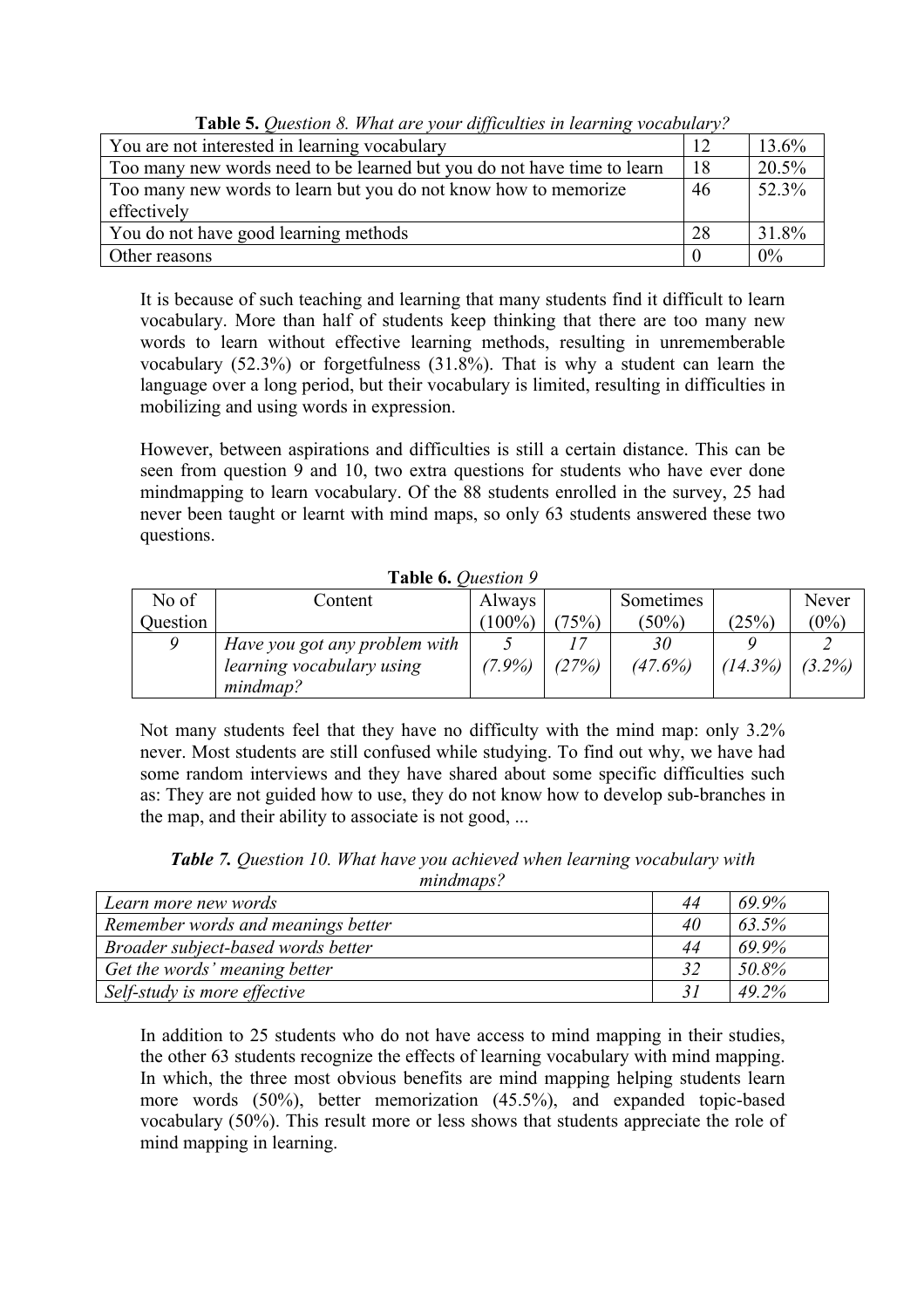## **Test results**

Of the 88 students surveyed, only 15 students participated in the case study on vocabulary teaching with mind mapping. At each experimental stage, we obtained different results:

|             | <b>Test 1</b> | Test 2 | Test 3 | Test 4 |
|-------------|---------------|--------|--------|--------|
| <b>Best</b> | 102           | 85     | 87     | 98     |
| Worst       | 61            | 55     | 58     | 59     |
| Student#3   | 58            | 82     | 87     | 96     |
| Student#4   | 83            | 79     | 76     | 80     |
| Student#5   | 77            | 67     | 77     | 79     |
| Student#6   | 61            | 67     | 67     | 72     |
| Student#7   | 71            | 57     | 64     | 63     |
| Student#8   | 72            | 73     | 82     | 89     |
| Student#9   | 57            | 78     | 64     | 80     |
| Student#10  | 66            | 84     | 79     | 91     |
| Student#11  | 89            | 61     | 69     | 77     |
| Student#12  | 93            | 58     | 69     | 66     |
| Student#13  | 79            | 72     | 65     | 71     |
| Student#14  | 91            | 70     | 84     | 79     |
| Student#15  | 73            | 63     | 77     | 95     |
| Total       | 1133          | 1051   | 1105   | 1195   |
| Average     | 75.5          | 70.1   | 73.7   | 79.7   |

**Table 8.** *Statistics of test results*

### **Discussion**

As Yin (2009) states, case studies are "an empirical enquiry that investigates contemporary phenonenon in depth and within its real-life context, especially when the boundaries between phenomenon and contexts are not clearly evident" (p.14). The results of this study reflect a picture in which there are indications of differences in the accumulation and development of vocabulary of learners.

# *On learning vocabulary in a different method:*

Students can immediately list a large number of words but many words appear randomly. It means that there is no connection, or it's hard to find the connection between the words if there are "spaces" between them. Therefore, the learner's search logic is not visible at all. Moreover, listed words are not in different fields. Most of words are familiar and often refer to the person or thing to identify people, things, phenomena, hobbies, habits, activities... which are close to everyday life of learners. A few words appearing frequently in the test are *family, father, mother, football, dog, cat, sleep, music, song, rain, sun, ect...* There are not many difficult words, less frequent or express multi-sectoral links. Those ideas lead us to the point that the students' ability to improve their vocabulary is not good. It does not focus on improvement, but focuses more on memorizing repetitive words, which are commonly used in life. In fact, there is a wide range in students' word knowledge between one and others. Hart & Risley (1995) state that as early as age 5, there is a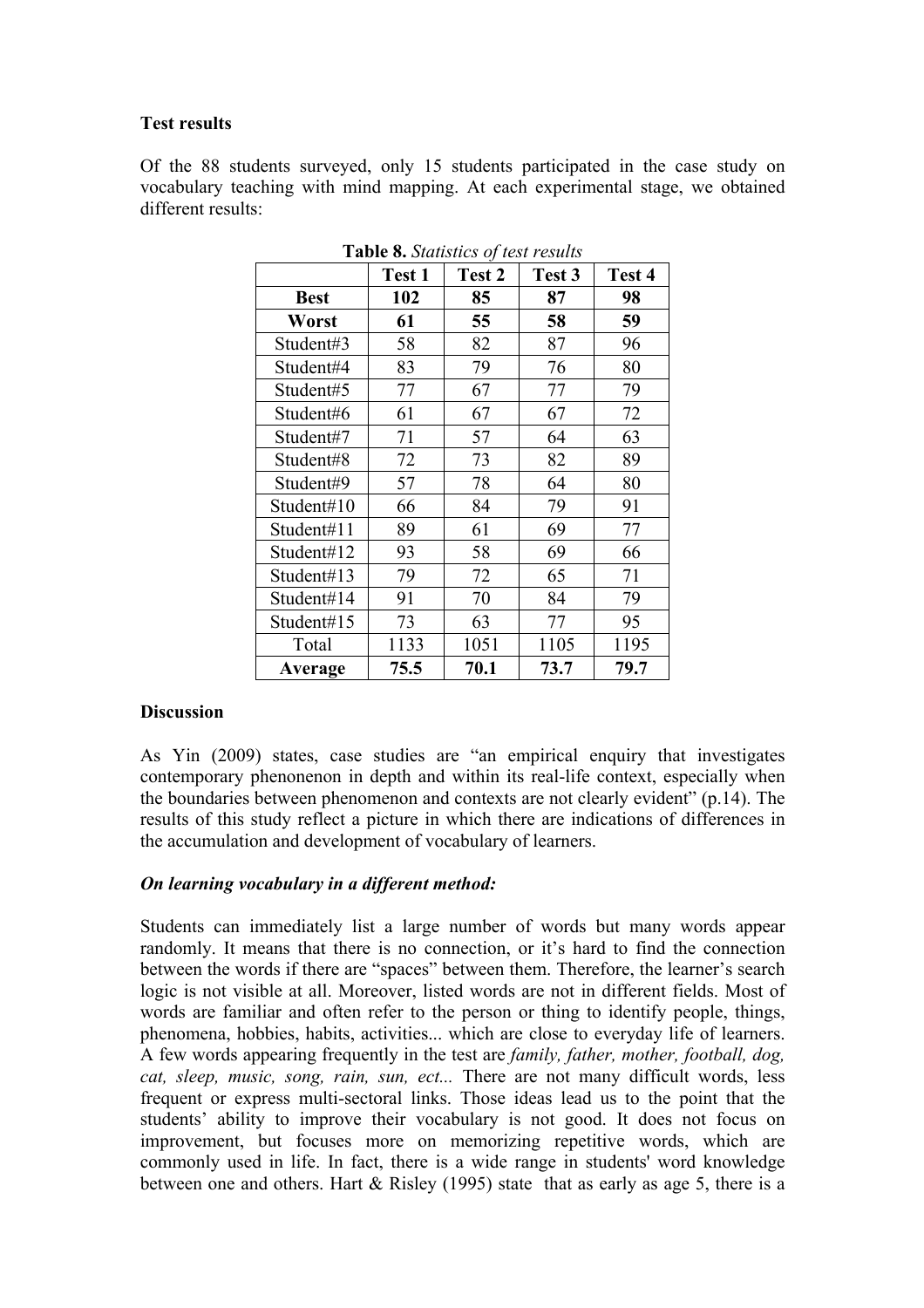30-million-word exposure gap between "haves" and "have nots". The results of this gap are shown in students' learning, particularly reading comprehension because vocabulary instruction improves reading comprehension (Stahl). So if they don't achieve a wide range of words, it's hard to do well reading or daily-communicating.

#### *About learning vocabulary with mind mapping, we made two comparisons:*

Compare the results of test 2, 3, 4 with test 1:

The statistics show that the number of vocabularies listed by students is not different compared to the usual linear type. However, the words have rules and the relationship between the words can be recognized. This relationship is shown on the connections of the mind map branches. There are several common types of contacts:

(1) Direct contact between words, which are directly connected to each other by a continuous branch.

(2) Indirect contact between words, which are not connected, not directly connected by a continuous branch. It can be a disconnected connection in the same direction of deployment or as a disconnection between words belonging to different branches of association.

(3) Contact can be decoded based on the objective relationship between the phenomenon and things.

(4) Contacts can only be decoded based on finding the intent, the subjective experience of the creator.

Harmer (1991) divides vocabulary into two types including: (1) Active vocabulary refers to vocabulary that has been learned by students and expected to be used; (2) Passive vocabulary refers to word which the students will recognize when they meet them but which they will probably not be able to produce. Following this classification, as can be seen that both active and passive vocabulary appear in students' maps. We asked students to mark what words they hardly use in every test, and in three random samples (one from each of the three tests), these words take approximately 10 to 15 per cent for each. However, based on the branches of the mind map, readers easily recognize the search logic, evolving from the individual learner, regardless of the type of relationship. In addition, words seem to have their own place and meaning in the vocabulary system. They are not a single or random phenomenon. Besides, words are multi-disciplinary that belongs to many different vocabulary fields, not limited to only a few familiar fields as listed in test 1. In other words, the scope of the student's vocabulary is broader and richer.

Compare the results between tests 2, 3, 4 together:

The average amount of students increased steadily despite the fact that there were no real mutations. This can be explained by many different objective and subjective reasons such as study time with mind maps is not long enough when each test is only 1-2 weeks apart; the ability to work with the mind map as well as the self-learning capacity of each student is not equal... Beck et al. (2008) recommend that a dedicated teacher can teach about 300-400 words per year, but due to what students have in the tests, teachers are able to think of a larger number.

The system of words is maintained quite stable. Link between words or phrases is more robust and diverse. Vocabulary is list of words with their meaning (Hornby,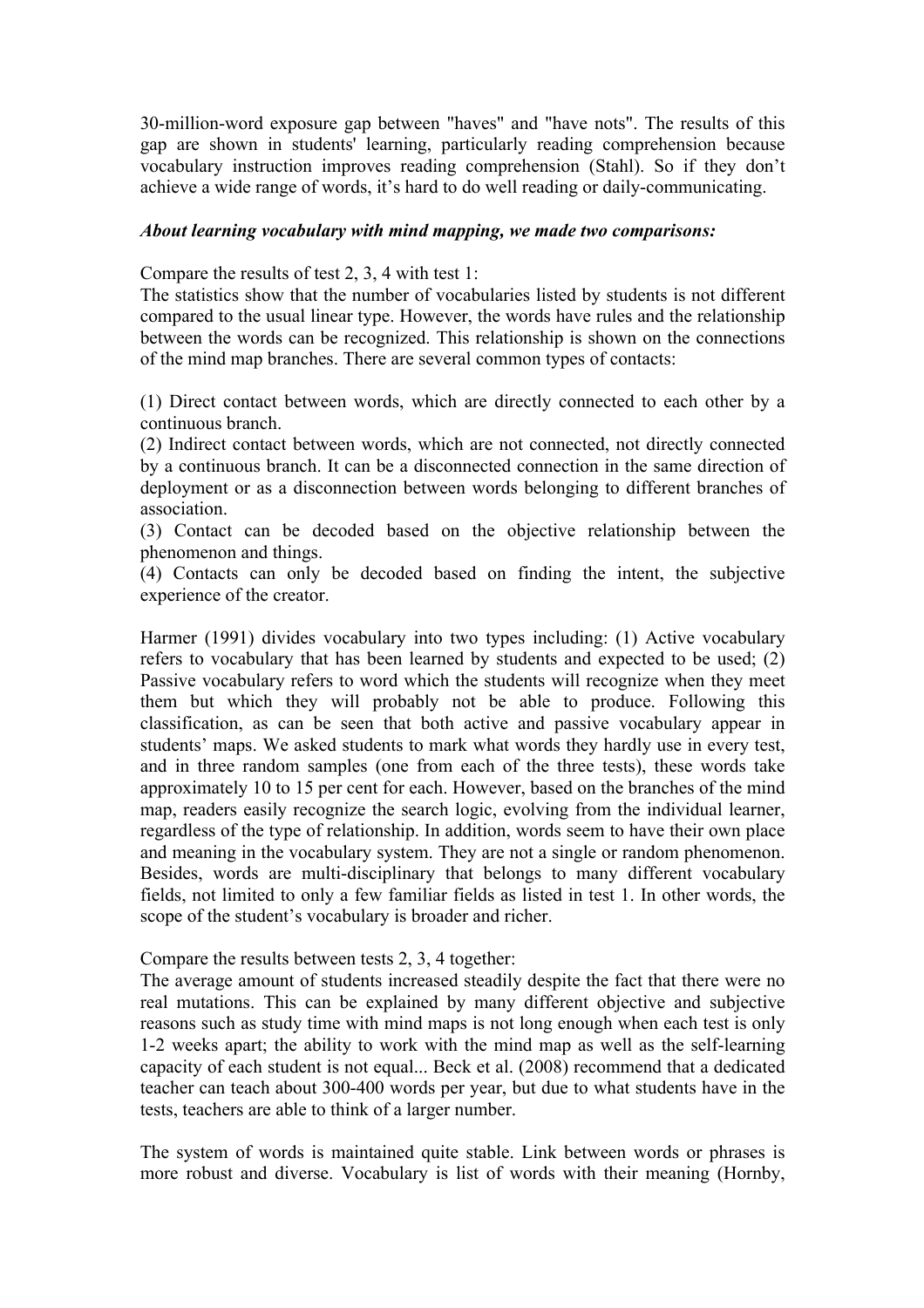1974). Thus, the ability to memorize the words of a student is better when establishing or self-establishing this connection. It means that whenever learning a word, the student does not recognize it as a single phenomenon but rather as a point in an extended system. This point has its place and is also related to other points. Based on that, memorizing or expanding vocabulary can be an acquisition of a system.

The ability to mobilize vocabulary from many fields of meaning, many situations is enhanced. The word range has a significant increase, connecting familiar areas to life and even highly specialized areas. In foreign language arts instruction, it is useful to make a distinction between student's *receptive* vocabulary and *expressive* vocabulary. A student's receptive vocabulary includes words that the student may recognize or understand in a given situation but may not be able to use it in a practical situation. Meanwhile, a student's expressive vocabulary is the words that the student tend to use more confidently and appropriately. Bringing this classification into the mind maps shows that students tend to use more of the expressive words while restricting the receptive words. However, expanding the link and connection in the maps still requires receptive words appear. Therefore, the vocabulary has been developing.

### **Conclusions**

Mindmapping can be not only an effective tool of learning but also a flexible mindtechnique that helps students think and study more active. It develops students' vocabulary by broadening the ability of thinking and imagining. Thus, what students have is not limited to what is familiar or repititive.

Effective intentional vocabulary instructions contains teaching words-learning strategies that students can use independently (Graves, 2000). In this way, mindmapping does improve students' self-studying skill. Mapping method will help the students to construct and organize their ideas although the students still unclear with it. They will have a growing tendency to question themselves and formulate the theme visually. Therefore, they always find their own answer to the point how one word can connect to another and easily keep that in mind.

The result also indicates that building vocabulary with mindmaps helps the learners enrich their vocabulary quickly and scientifically. The collection of words will become organized and systematic collocations instead of a messy and random gathering. The findings hope to contribute to teaching field and bring the second language learners closer to the linguistic empathy.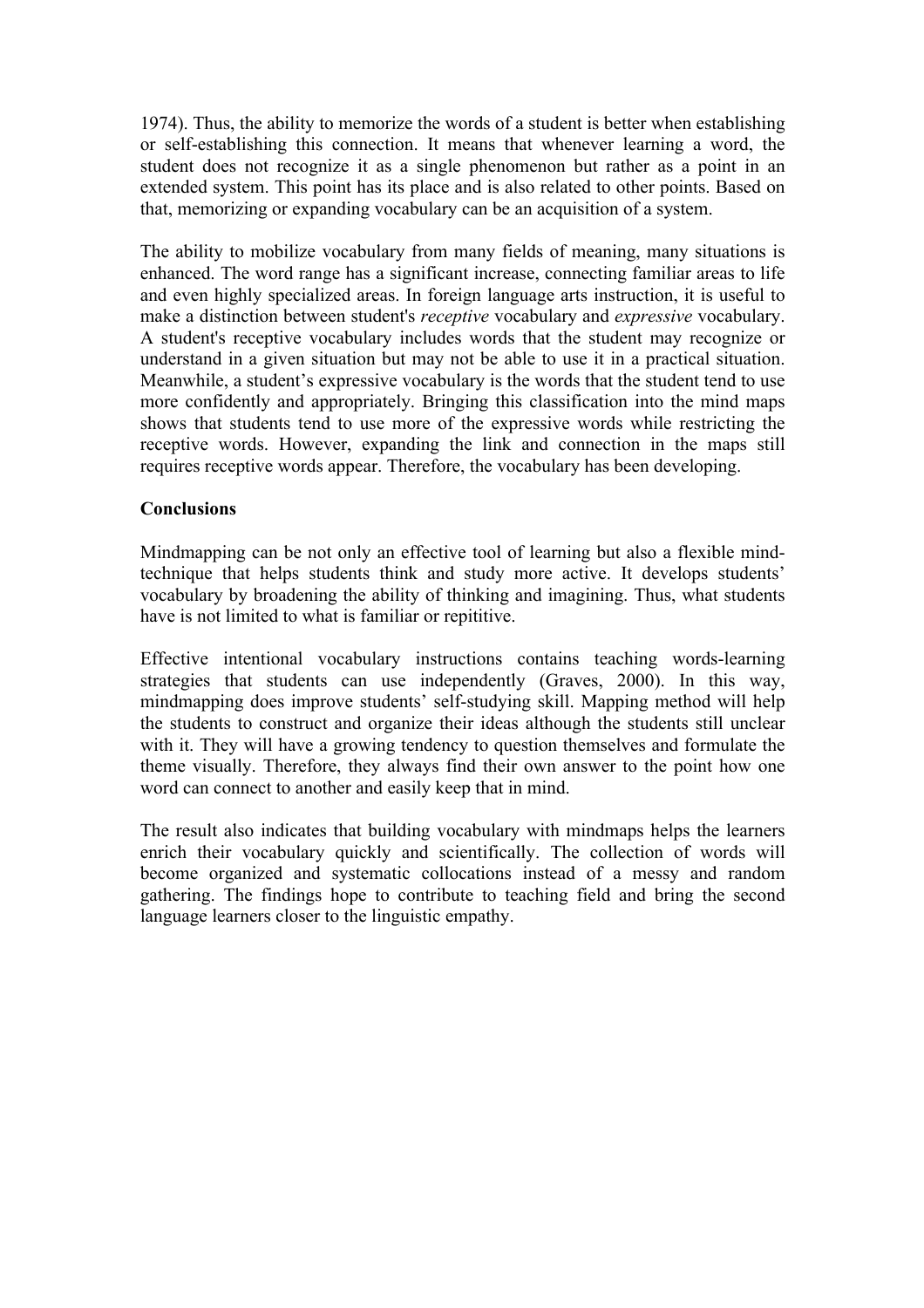### **References**

Baumann, J. F., Edwards, E. C., Boland, E., Olejnik, S., & Kame'enui, E. (2003). "Vocabulary tricks: effects of instruction in morphology and context on fifth grade students' ability to derive and infer word meanings," *American Educational Research Journal*, Vol. 40, No. 2, pp. 447–494.

Baumann, J. F., Kame'enui, E. J., & Ash, G. E. (2003). "Research on vocabulary instruction: Voltaire redux," in J. Flood, D. Lapp, J. R. Squire, and J. M. Jensen (eds.), *Handbook of research on teaching the English language arts, 2nd ed.*, Mahwah, NJ: Erlbaum, pp. 752–785.

Beck, I. L., McKeown, M. G., & Kucan, L. (2002). *Bringing words to life. Robust vocabulary instruction*, New York: Guilford Press.

Graves, M. F. (2000). "A vocabulary program to complement and bolster a middlegrade comprehension program," in B. M. Taylor, M. F. Graves, and P. Van Den Broek (eds.), *Reading for meaning: Fostering comprehension in the middle grades*, New York: Teachers College Press.

Harmer, J. (1991). *The Practice of English Language Teaching*. London: Longman Group UK Limited.

Hart, B. & Risley, T. R. (1995). *Meaningful differences in the everyday experience of young American children*, Baltimore, MD: Paul H. Brookes.

Heimlich, J. E. & Pittleman, S. D. (1986). *Semantic mapping: Classroom applications*, Newark, DE: International Reading Association.

Hornby, A.S (1974). *Oxford Advanced Learner's Dictionary of Current English*.

Nagy, W. (1988). *Teaching vocabulary to improve reading comprehension*. Newark, DE: International Reading Association

Oakland Schools (2016). Helping students own language through word study, vocabulary and grammar instruction, www.oakland.k12.mi.us

Richard, J.C (2002). *Longman dictionary of language teaching and applied linguistics*. Longman Publishing Group

Stahl, S. A. (1999). *Vocabulary development*. Cambridge, MA: Brookline Books Stahl, S. A. (2005). Four problems with teaching word meanings (and what to do to make vocabulary an integral part of instruction), in E. H. Hiebert and M. L. Kamil (eds.), *Teaching and learning vocabulary: Bringing research to practice*, Mahwah, NJ: Erlbaum.

**Contact email:** phuongth@hnue.edu.vn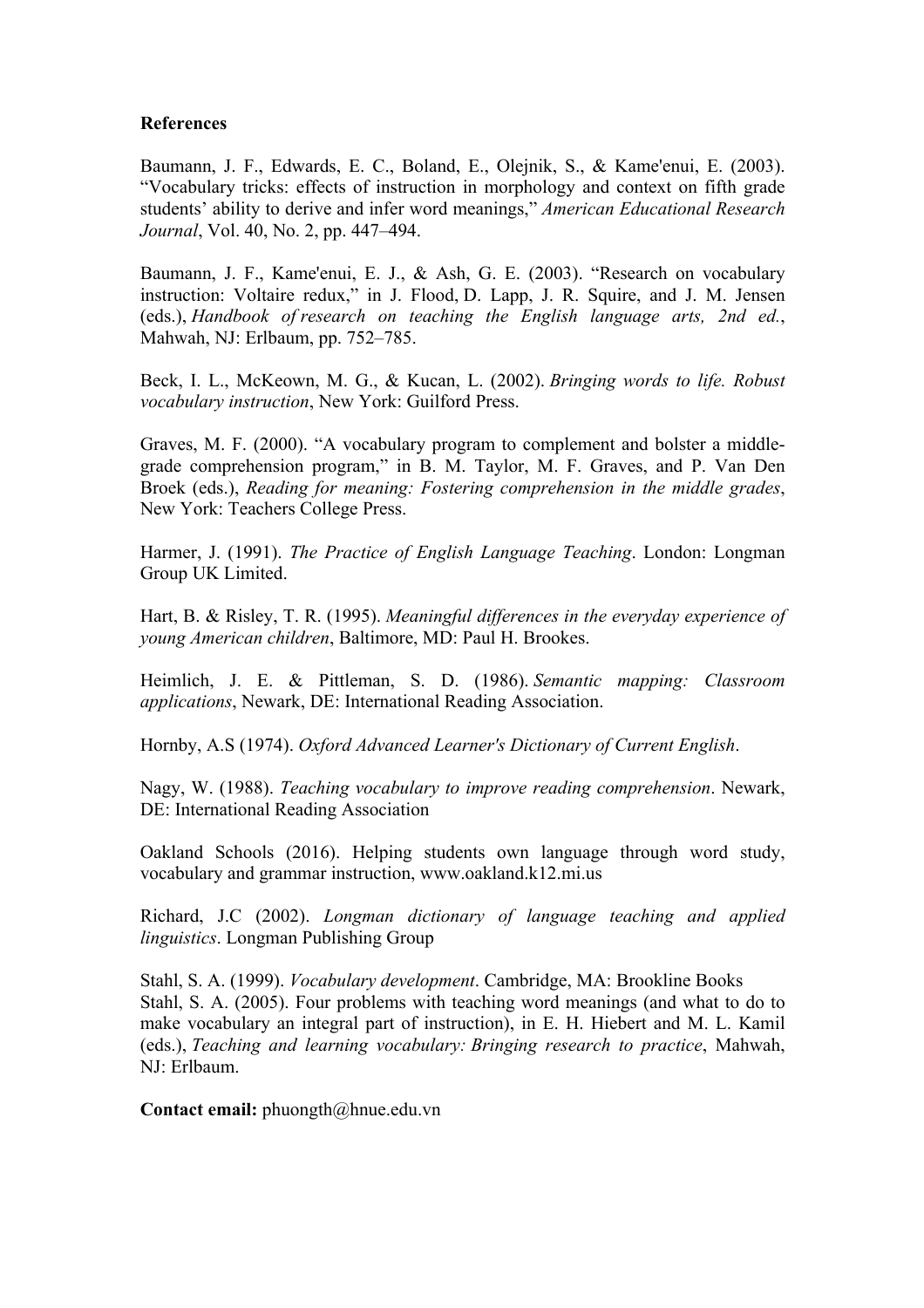## **Appendix A: Student Survey**

| 1. Have you ever leant any subjects with mindmap? |     |     |     |       |  |
|---------------------------------------------------|-----|-----|-----|-------|--|
| 100%                                              | 75% | 50% | 25% | $0\%$ |  |
| Sometimes<br>Never<br>Always                      |     |     |     |       |  |

#### 2. Have you ever applied mindmap to your study?

| $00\%$ | 7.50<br>70<br>ັ | 50%           | $\sim$ $\sim$<br>∽<br>$\overline{\phantom{a}}$<br>ر ت | 0%   |
|--------|-----------------|---------------|-------------------------------------------------------|------|
| Always |                 | ำme∟<br>umes: |                                                       | ever |

### 3. Does your teacher teach vocabolary using mindmap?

| 00%           | 75% | 50%       | 25% | 0%    |
|---------------|-----|-----------|-----|-------|
| <b>Always</b> |     | Sometimes |     | Never |

### 4. Do you have demand on learning vocabulary using mindmap?

| 00%           | 75% | 50%      | $\sqrt{2}$<br>⌒<br>$25\%$ | 0%    |
|---------------|-----|----------|---------------------------|-------|
| <b>Always</b> |     | ometimes |                           | √ever |

### 5. How does your teacher teach vocabulary?

| Teach vocabulary in a specific lesson in the textbook         |  |
|---------------------------------------------------------------|--|
| Teach vocabulary by topic chosen by the teachers              |  |
| Teach vocabulary randomly when encountering specific examples |  |
| Do not teach vocabulary                                       |  |

6. How does your teacher interpret new words?

| Interpreting words by dictionary                               |  |
|----------------------------------------------------------------|--|
| Interpretating words by putting words into context (sentences) |  |
| Interpretating words by examples in practice                   |  |
| Interpretating words by synonyms / antonyms                    |  |
| Different ways                                                 |  |
|                                                                |  |

7. How do you learn vocabulary?

| Learn by recording words that are visible, heard, and readable  |  |
|-----------------------------------------------------------------|--|
| Classroom instruction provided throughout the teaching session  |  |
| Learn more on websites, magazines, reference materials          |  |
| Self-study by topics which are associated with a certain lesson |  |
| Do not learn vocabulary                                         |  |

8. What are your difficulties in learning vocabulary?

| You are not interested in learning vocabulary                               |  |
|-----------------------------------------------------------------------------|--|
| Too many new words need to be learned but you do not have time to learn     |  |
| Too many new words to learn but you do not know how to memorize effectively |  |
| You do not have good learning methods                                       |  |
| Other reasons                                                               |  |

# *Please answer these following questions if you have ever learnt with mind maps!*

9. Have you got any problem with learning vocabulary using mindmap?

| 00%           | $\Gamma$ <sup>0</sup><br>–<br>v<br>76<br>ັ | . .<br>∕00⊼<br>υc<br>70 | $\sim$ $\sim$<br>$\angle$ 370 | 0%              |
|---------------|--------------------------------------------|-------------------------|-------------------------------|-----------------|
| <b>Always</b> |                                            | $\gamma$ mer.<br>:ımes  |                               | $N$ ever<br>'∪⊥ |